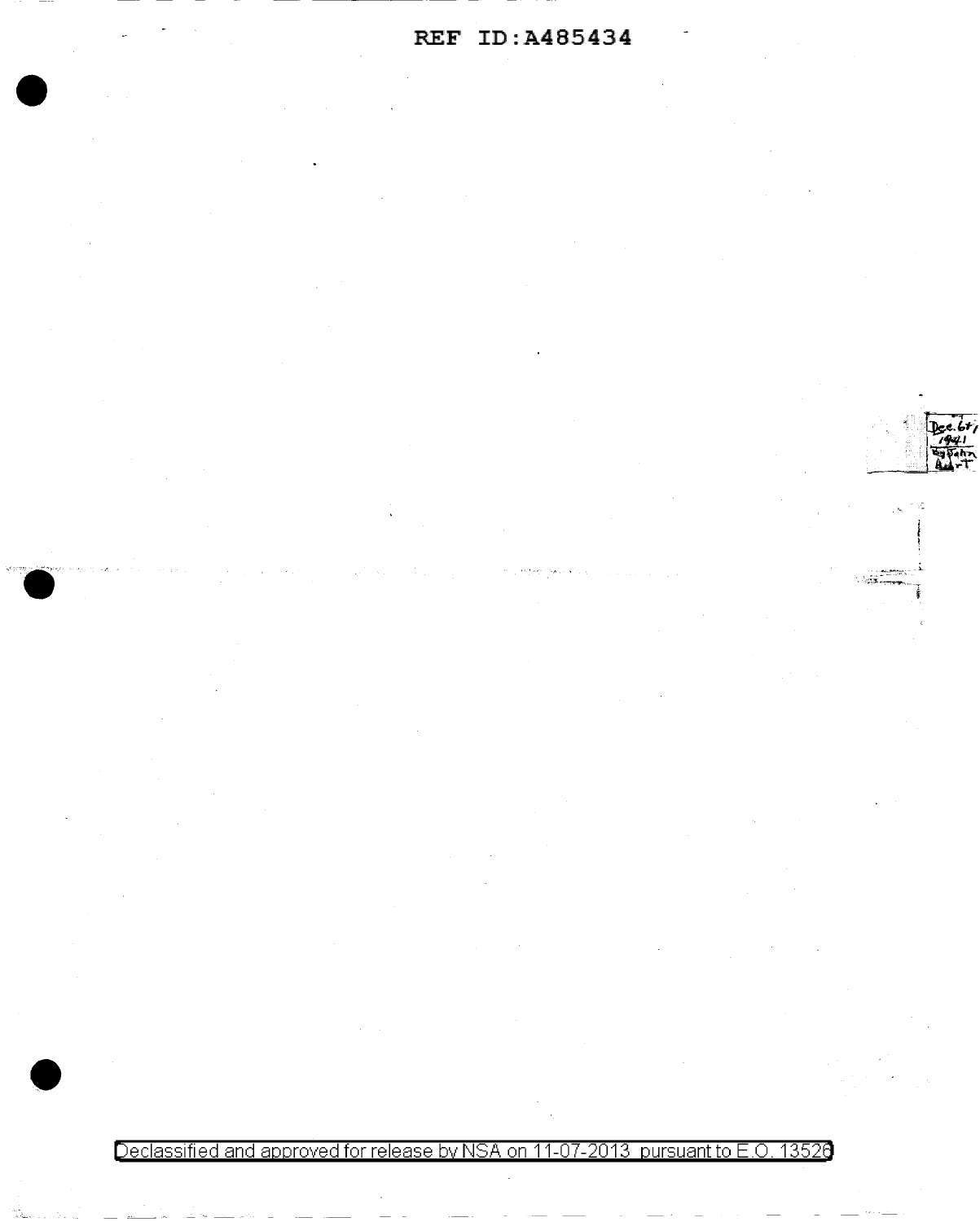1485434

Prepared by JOHN B. HURT

for Capp Smith (historia)<br>Undated but I believe

So far as we are able to recall, the aituation that prevailed in our office at the Munitions Building on Saturday, Detheber 6th, and Sunday, the 7th of December, 1941, was as follows:

A number of people there had for a long time known that Japan was riding a tiger she did not dare to get off. Primarily to secure essential materials, she was carrying on a vast trade in the Americas. the Netherlands, Indies, and the Southwestern Pacific. Wherever possible she had more or lass secretly fortified positions to secure her life lines. Her first idea seems to have been to make a vassal state of China (in the last analysis, a dream like Napoleon's vision of conquering the vastnesses of Russia or Hitler's fancy that he could take Moscow and do what Napoleon and others had failed to do). However, once started she could not stop and, as the American nations, except Argentina, began to give her the cold shoulder, she began negotiating for petroleum from the Indies.

Hopelessly did the Netherlandish authorities negotiate there for months, knowing what lay ahead. We later learned directly of their anguish, but already we had viewed closely those talks, heard shouts for vengeance by the Japanese officers there against the dastardly meddling Anglo-Saxons - a wonder these shouts did not immediately awaken terror in the minds of Americans.

All the while our industrialists in iron and textiles were carrying on a flourishing trade by hook or by crook with the Mikado's Empire. Maybe we had to trade with Japan some so as not to bring the festering sore to a head too soon, but we doubt it. In any case, Mr. Roosevelt and Mr. Hull could go no further than the businessmen, always shouting for more liberty to kill liberty with, and the lethargy of our peaceloving public would allow them to go.

A matter of only several months before Pearl Harbor, we knew that Japan meant us no good. Her self-rationalized destiny to rule East Asia and eventually the world, as the Shinto text books put it, was being obstructed by the Americans, the British, and the Netherlanders. Her dream of Empire through military might (such as only Japanese legends could foster) was coming more and more to the front. The Japanese Military became more and more vociferous, and to us who knew what they meant, the deafness of the American public was amazing. From 1870 volume after volume of "Kukumin Tokuhon" (People's Readers) based on the newly invented warlike code called Shinto, clearly conclude with the words, "Our glorious Son of Heaven shall first be worshiped throughout East Asia and finally by the world".

Anxious to know how far they could go without provoking war with us, and also to keep trading with us, several months before Pearl Harbor, Mr. Nomura was presented with two proposals, one longer, called A, and one shorter, called B, to take to Mr. Hull. If Mr. Hull could be persuaded to accept A, well and good. If not, B was to be placed before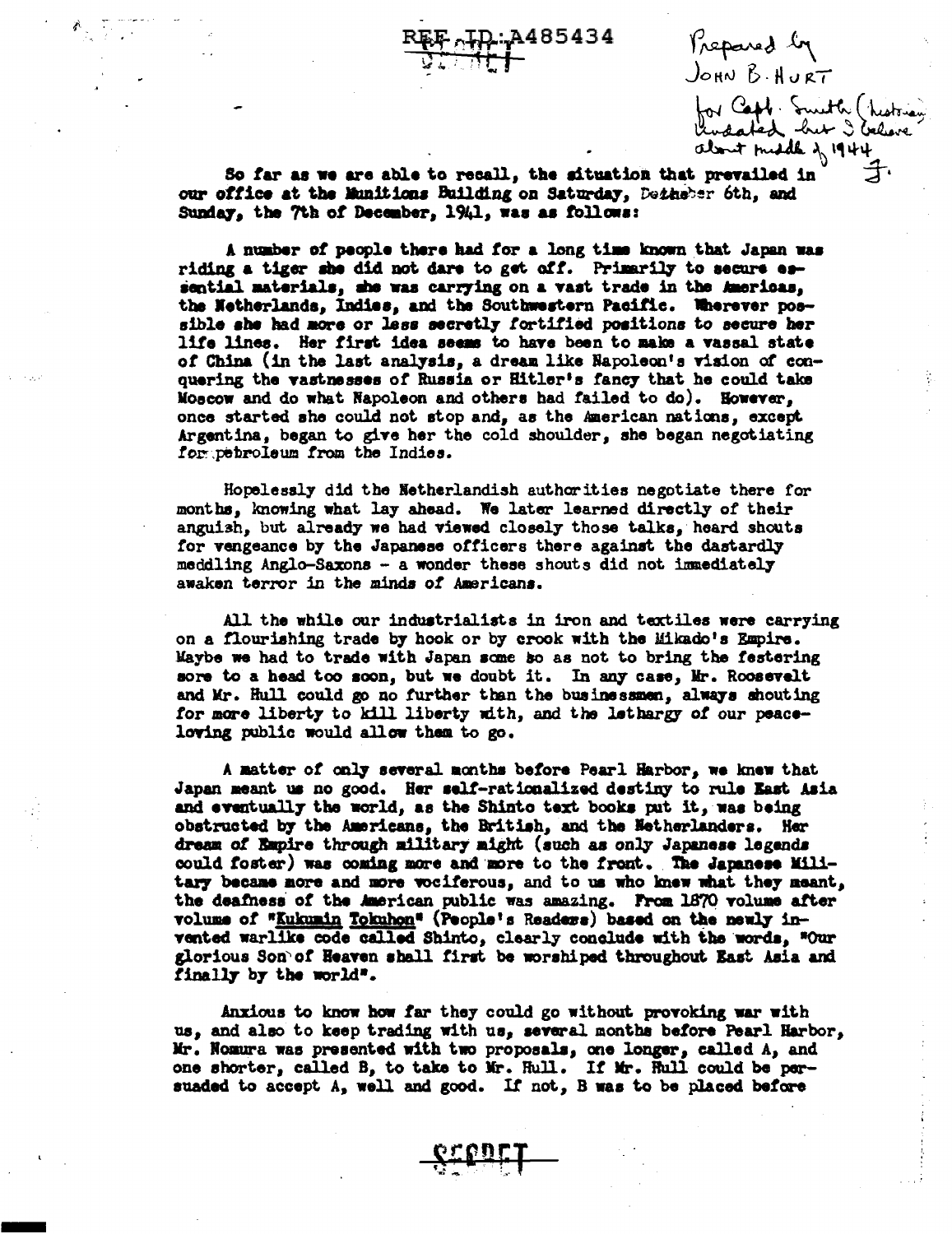BECRElJ

him.  $\lceil$  The affable Mr. Homura was amazed and asked for a helper like. say Mr. Kurusu. When Kurusu came the law was laid down to both of them by their superiors. These two men berated their government terribly, but it was no use. The nation was so much more important than the individual. In order, the two proposals had to be and were, in due course and procedure, turned down. Great was the wrath of the cursing Japanese officials in Tokyo (some say the Japanese do not curse, but when enraged they *eo* beyond the bounds of our puny little cuss words), who then informed the two hapless envoys to play for time for a few days until contact was fully made with Hitler and Mussolini. This they did in unmistakable language. The predetermined deadline had passed; they were going to strike us before we dreamed, so: they said, and Colonel Doud, Colonel Hayes, Colonel Minckler, Colonel Svensson, Colonel Aurel, Colonel Erskine, Colonel Rowlett, Mr. Cate, and ourself, at least, knew that war was as  $c$ ertain as death, or we felt sure that they knew it. I do not believe they would deny it.

Game Saturday noon and we translated a message to Mr. Nomura, asking him to stand by for a  $14$  part message in reply to a counterproposal presented by Mr. Hull after a conference between himself, Mr. Roosevelt and the several ambassadors concerned. This was tu be presented, if I recall aright, at about 2 p. m. Sunday, the 7th, Washington time. The emphasis on the time gives the background of the event. The orders to the Japanese embassy to destroy everything pertaining to codes left in ourself, at the very least, no doubt that at about 2 p.m. on the following day, Sunday, we were to be shelled or bombed at some Pacific outpost. We thought it would be at Manila.

A little later that Saturday afternoon the reply came, and Mr. Cate translated it. A vicious reply it was, too, and at the regular closing time we went home only to be called immediately on the phone by Colonel Doud, asking us if we did not know that a state of war existed between America and Japan. We replied, "Certainly, but don't you think we are ready for them?" He replied, haltingly, "Well, I don't know. I hope so." While we were preparing to return Col. Doud called us again on the Phone, telling us he would rather we came in at a little after midday on Sunday.

. We went at that time. Scant personnel were there  $-$  Col. Hayes, Miss Susia Cronise, ourself, perhaps Col. Svensson. I do not recall who else, il' anyonu.

Shortly later the news reached us, and we were amazed - amazed not at the fact but at the place of the attack. Mr. Friedman understood the matter, and he, too, felt exactly as we did.

Personnel began to rain in. Col. Doud was red-eyed and worn. Colonels Hayes and Svensson were poker-faced, and matter of fact. (Several days later I witnessed several wil1s, among them Col. Hayes•, I think.) He was, as I recall, rather distressed and I believe he said he had a brother in the area affected.

BECF:E 0.